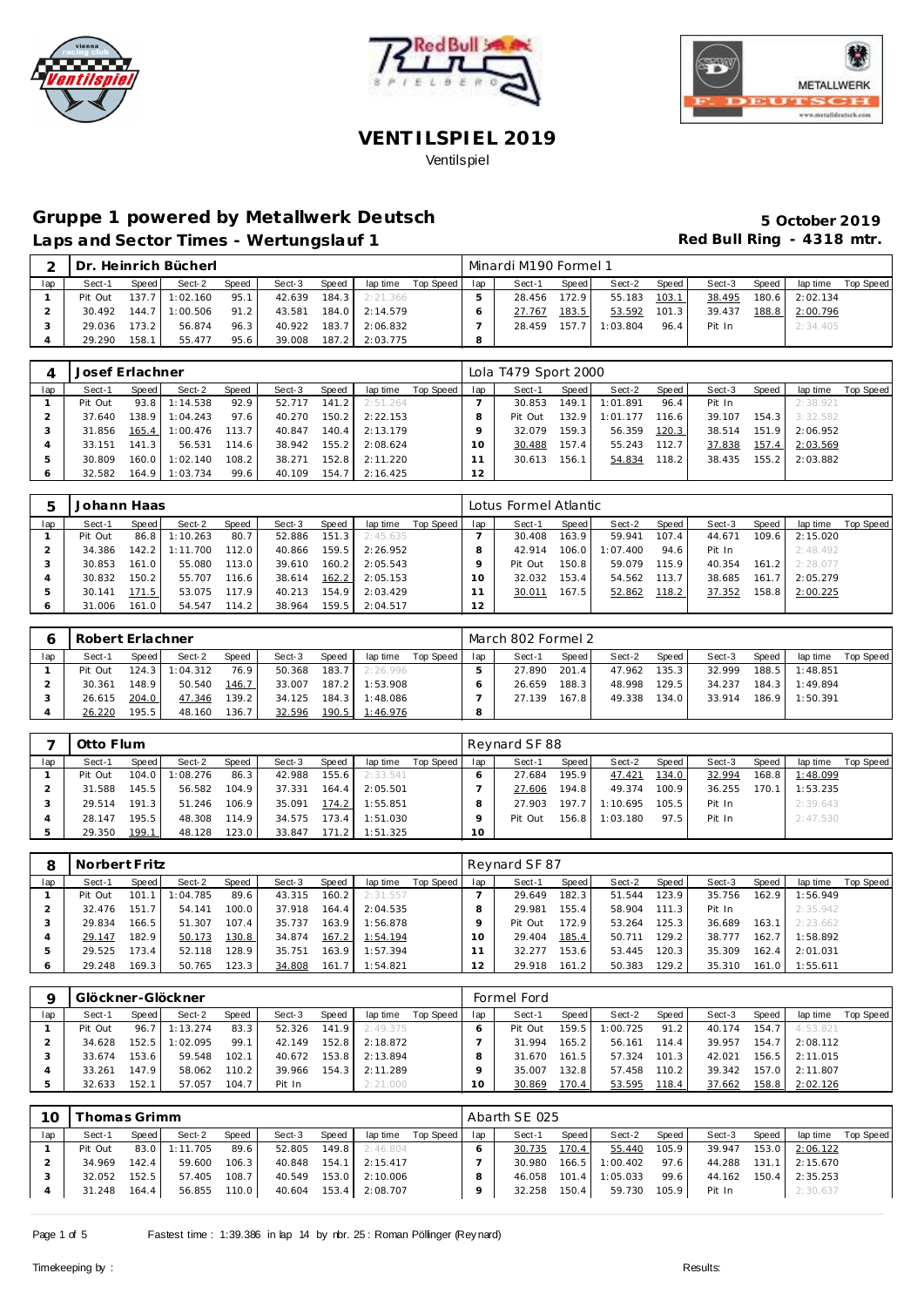





# **VENT ILSPIEL 2019**

# Ventilspiel

# Gruppe 1 powered by Metallwerk Deutsch **5 October 2019** 5 October 2019

Laps and Sector Times - Wertungslauf 1 **Example 20 and Sector Times - Wertungslauf 1 Red Bull Ring - 4318 mtr.**  $\blacksquare$ 

 $\blacksquare$ 

31.811 155.4 56.560 114.9 39.493 156.7 2:07.864 **10**

|     |         |       | Holzinger-Holzinger-Holzinger |       |        |       |          |           |     | Kaimann FV1300 |       |          |       |        |       |                    |           |
|-----|---------|-------|-------------------------------|-------|--------|-------|----------|-----------|-----|----------------|-------|----------|-------|--------|-------|--------------------|-----------|
| lap | Sect-1  | Speed | Sect-2                        | Speed | Sect-3 | Speed | lap time | Top Speed | lap | Sect-1         | Speed | Sect-2   | Speed | Sect-3 | Speed | lap time           | Top Speed |
|     | Pit Out | 108.5 | 1:13.472                      | 79.9  | 53.715 | 121.2 | 2:52.425 |           |     | 36.172         | 141.3 | 1:03.350 | 94.1  | 46.358 |       | 130.3 2:25.880     |           |
|     | 39.578  | 121.4 | : 05.610                      | 93.9  | 47.966 | 128.3 | 2:33.154 |           |     | 37.997         | 134.8 | 1:07.764 | 100.4 | 46.929 |       | $128.6$ $2:32.690$ |           |
|     | 37.679  | 115.3 | 1:04.994                      | 103.4 | 46.834 | 128.1 | 2:29.507 |           |     | 37.502         | 138.2 | 1:02.452 | 109.5 | 44.907 |       | 130.8 2:24.861     |           |
|     | 36.543  | 142.6 | 1:01.472                      | 110.7 | 44.693 | 134.2 | 2:22.708 |           |     | 37.404         | 137.9 | 1:01.567 | 117.4 | 44.450 | 131.7 | 2:23.421           |           |
|     | 36.284  |       | 141.3 1:00.550                | 105.1 | 44.111 | 132.4 | 2:20.945 |           |     | 36.687         | 141.7 | 1:00.224 | 121.6 | 44.502 |       | $131.7$ 2:21.413   |           |

| 12  | Andreas Hraba |        |          |       |        |       |          |           |          | March SV79 Super Vau |                    |          |       |        |        |          |           |
|-----|---------------|--------|----------|-------|--------|-------|----------|-----------|----------|----------------------|--------------------|----------|-------|--------|--------|----------|-----------|
| lap | Sect-1        | Speed  | Sect-2   | Speed | Sect-3 | Speed | lap time | Top Speed | lap      | Sect-1               | Speed              | Sect-2   | Speed | Sect-3 | Speed  | lap time | Top Speed |
|     | Pit Out       | 190.3  | 1:07.769 | 92.6  | 43.722 | 149.6 | 2:33.713 |           |          | 30.318               | 165.9              | 52.109   | 124.4 | 37.496 | 149.81 | 1:59.923 |           |
|     | 34.248        | 144.5  | 54.233   | 115.4 | 39.064 | 152.1 | 2:07.545 |           |          | 30.744               | 155.21             | 58.834   | 113.4 | 39.684 | 138.6  | 2:09.262 |           |
|     | 31.977        | 166.5  | 52.628   | 136.4 | 36.201 | 156.7 | 2:00.806 |           |          | 36.599               | 127.0              | 1:00.505 | 114.2 | Pit In |        | 2:31.326 |           |
|     | 29.987        | 168.8  | 51.224   | 128.6 | 36.438 | 155.6 | 1:57.649 |           | $\Omega$ | Pit Out              | 142.41             | 52.766   | 127.4 | 37.007 | 154.5  | 2:25.693 |           |
|     | 30.551        | 159.11 | 52.089   | 132.0 | 35.359 | 157.2 | 1:57.999 |           |          | 30.421               | 169.31             | 51.491   | 134.7 | 36.869 | 154.1  | 1:58.781 |           |
|     | 29.922        | 167.8  | 51.250   | 128.3 | 36.703 | 151.3 | 1:57.875 |           |          | 30.339               | 168.8 <sub>1</sub> | 51.098   | 134.0 | 36.731 | 158.4  | 1:58.168 |           |

| 13  |         | `homas Hrach_ |          |       |        |       |          |           |     | Lotus FF 61 |        |          |       |        |       |          |           |
|-----|---------|---------------|----------|-------|--------|-------|----------|-----------|-----|-------------|--------|----------|-------|--------|-------|----------|-----------|
| lap | Sect-1  | Speed I       | Sect-2   | Speed | Sect-3 | Speed | lap time | Top Speed | lap | Sect-1      | Speed  | Sect-2   | Speed | Sect-3 | Speed | lap time | Top Speed |
|     | Pit Out | 100.5         | 1:13.397 | 86.0  | 52.738 | 132.5 | 2:50.771 |           |     | 36.777      | 121.9  | 1:07.736 | 90.3  | 44.626 | 138.5 | 2:29.139 |           |
|     | 37.987  | 130.5         | 1:09.568 | 83.6  | 46.506 | 135.7 | 2:34.061 |           |     | 35.167      | 137.2  | 1:02.823 | 91.4  | 43.547 | 137.6 | 2:21.537 |           |
|     | 37.205  | 126.4         | 1:04.317 | 90.9  | 45.131 | 139.4 | 2:26.653 |           |     | 34.808      | 143.21 | 1:01.441 | 100.2 | 43.509 | 136.7 | 2:19.758 |           |
|     | 35.636  | 130.2         | 1:02.837 | 92.5  | 44.272 | 141.0 | 2:22.745 |           |     | 33.892      | 154.7  | 59.135   | 96.4  | 42.041 | 141.2 | 2:15.068 |           |
|     | 35.669  | 144.3         | 1:02.003 | 91.2  | 45.436 | 136.7 | 2:23.108 |           |     | 33.812      | 149.8  | 1:00.153 | 95.2  | Pit In |       | 2:35.576 |           |
|     | 35.495  | 130.5         | 1:07.781 | 88.8  | 46.901 | 133.0 | 2:30.177 |           | 12  |             |        |          |       |        |       |          |           |

| 14            | Bruno Huber |       |          |       |        |        |          |           |     | Argo JM 1 F3 |       |          |       |        |       |          |           |
|---------------|-------------|-------|----------|-------|--------|--------|----------|-----------|-----|--------------|-------|----------|-------|--------|-------|----------|-----------|
| lap           | Sect-1      | Speed | Sect-2   | Speed | Sect-3 | Speed  | lap time | Top Speed | lap | Sect-1       | Speed | Sect-2   | Speed | Sect-3 | Speed | lap time | Top Speed |
|               | Pit Out     | 106.6 | : 06.330 | 101.3 | 42.285 | 174.2  | 2:27.549 |           |     | 26.398       | 193.4 | 48.686   | 120.8 | 32.996 | 182.1 | 1:48.080 |           |
|               | 27.496      | 200.6 | 46.840   | 128.0 | 32.433 | 179.41 | 1:46.769 |           |     | 26.424       | 197.7 | 51.590   | 109.3 | 35.554 | 177.0 | 1:53.568 |           |
|               | 27.195      | 201.4 | 46.506   | 131.4 | 33.259 | 179.4  | 1:46.960 |           |     | 39.762       | 114.3 | 1:00.901 | 106.1 | Pit In |       | 2:35.313 |           |
|               | 27.476      | 204.0 | 46.789   | 130.1 | 32.726 | 180.6  | 1:46.991 |           |     | Pit Out      | 196.2 | 47.362   | 126.8 | 32.484 | 180.0 | 2:05.162 |           |
| $\mathcal{P}$ | 28.424      | 160.7 | 47.496   | 136.7 | 33.832 | 178.2  | 1:49.752 |           |     | 27.876       | 195.9 | 46.362   | 133.0 | 31.460 | 182.4 | 1:45.698 |           |
| 6             | 26.716      | 209.2 | 45.861   | 133.3 | 31.644 | 182.4  | 1:44.221 |           | 13  | 26.255       | 195.5 | 46.555   | 130.1 | 32.016 | 182.4 | 1:44.826 |           |
|               | 26.701      | 194.5 | 46.929   | 129.2 | 32.379 | 182.4  | 1:46.009 |           | 14  |              |       |          |       |        |       |          |           |

| 15  | Huber-Strach |       |          |       |        |       |          |           |     | <b>PRC</b> Pedraza |                    |          |                    |        |       |          |           |
|-----|--------------|-------|----------|-------|--------|-------|----------|-----------|-----|--------------------|--------------------|----------|--------------------|--------|-------|----------|-----------|
| lap | Sect-1       | Speed | Sect-2   | Speed | Sect-3 | Speed | lap time | Top Speed | lap | Sect-1             | Speed              | Sect-2   | Speed              | Sect-3 | Speed | lap time | Top Speed |
|     | Pit Out      | 95.1  | :08.604  | 85.3  | 51.550 | 147.7 | 2:44.316 |           |     | 30.433             | 166.5              | 56.377   | 101.1 <sub>1</sub> | 41.763 | 158.6 | 2:08.573 |           |
|     | 35.127       | 133.6 | 59.459   | 111.1 | 40.230 | 162.4 | 2:14.816 |           |     | 36.262             | 106.8              | 1:03.695 | 107.4              | 39.742 | 160.7 | 2:19.699 |           |
|     | 31.004       | 154.3 | 54.848   | 107.6 | 39.016 | 161.0 | 2:04.868 |           |     | 31.349             | 168.8 <sub>1</sub> | 54.353   | 117.1              | 38.824 | 162.7 | 2:04.526 |           |
|     | 30.514       | 174.3 | 52.500   | 110.7 | 38.132 | 163.1 | 2:01.146 |           |     | 30.500             | 178.3              | 52.696   | 119.2              | 37.642 | 167.7 | 2:00.838 |           |
|     | 29.872       | 184.1 | 51.008   | 113.2 | 37.584 | 157.2 | 1:58.464 |           |     | 32.389             | 165.9              | 52.229   | 112.0              | 37.522 | 163.9 | 2:02.140 |           |
|     | 29.738       | 174.0 | 1:05.074 | 101.9 | 39.511 | 161.2 | 2:14.323 |           | 12  | 35.948             | 167.0              | 51.530   | 120.5              | 37.546 | 164.6 | 2:05.024 |           |

| 16  |         |         | Peter Friesenegger |       |        |       |          |           |     | Alfa Formula Boxer ADM |         |        |       |        |       |          |           |
|-----|---------|---------|--------------------|-------|--------|-------|----------|-----------|-----|------------------------|---------|--------|-------|--------|-------|----------|-----------|
| lap | Sect-1  | Speed I | Sect-2             | Speed | Sect-3 | Speed | lap time | Top Speed | lap | Sect-1                 | Speed I | Sect-2 | Speed | Sect-3 | Speed | lap time | Top Speed |
|     | Pit Out | 97.4    | 1:13.367           | 85.9  | 52.525 | 137.9 | 2:49.941 |           |     | 28.745                 | 196.9   | 53.839 | 128.6 | 36.962 | 158.6 | 1:59.546 |           |
|     | 33.159  | 161.2   | 53.490             | 119.2 | 36.895 | 161.7 | 2:03.544 |           |     | 31.966                 | 161.2   | 53.226 | 120.5 | Pit In |       | 2:15.232 |           |
|     | 31.206  | 164.4   | 54.510             | 120.3 | 37.089 | 162.9 | 2:02.805 |           |     |                        |         |        |       |        |       |          |           |

|     | Huber-Kletzer |       |          |       |        |       |          |           |     | Reynard RSN C/N |        |        |       |        |       |          |           |
|-----|---------------|-------|----------|-------|--------|-------|----------|-----------|-----|-----------------|--------|--------|-------|--------|-------|----------|-----------|
| lap | Sect-1        | Speed | Sect-2   | Speed | Sect-3 | Speed | lap time | Top Speed | lap | Sect-1          | Speed  | Sect-2 | Speed | Sect-3 | Speed | lap time | Top Speed |
|     | Pit Out       | 91.0  | 1:08.474 | 90.2  | 51.198 | 156.7 | 2:44.192 |           |     | Pit Out         | 156.1  | 56.791 | 96.4  | 38.136 | 167.7 | 2:56.505 |           |
|     | 32.056        | 146.5 | 54.072   | 132.7 | 33.310 | 171.4 | 1:59.438 |           |     | 29.330          | 154.11 | 53.656 | 116.1 | 36.069 | 170.9 | 1:59.055 |           |
|     | 28.385        | 181.6 | 48.574   | 129.8 | Pit In |       | 2:00.364 |           |     | 27.805          | 195.91 | 49.214 | 130.8 | 33.864 | 175.9 | 1:50.883 |           |
|     | Pit Out       | 186.7 | 47.915   | 127.7 | 32.944 | 174.8 | 3:06.466 |           | 10  | 27.038          | 200.2  | 48.345 | 133.0 | 33.585 | 171.4 | 1:48.968 |           |
|     | 27.186        | 200.2 | 47.066   | 133.0 | 34.039 | 172.0 | 1:48.291 |           |     | 27.098          | 197.7  | 46.970 | 135.7 | 33.171 | 174.8 | 1:47.239 |           |
|     | 29.425        | 183.5 | 49.338   | 130.1 | Pit In |       | 1:58.841 |           | 12  | 27.551          | 196.2  | 49.133 | 110.7 | 33.171 | 173.1 | 1:49.855 |           |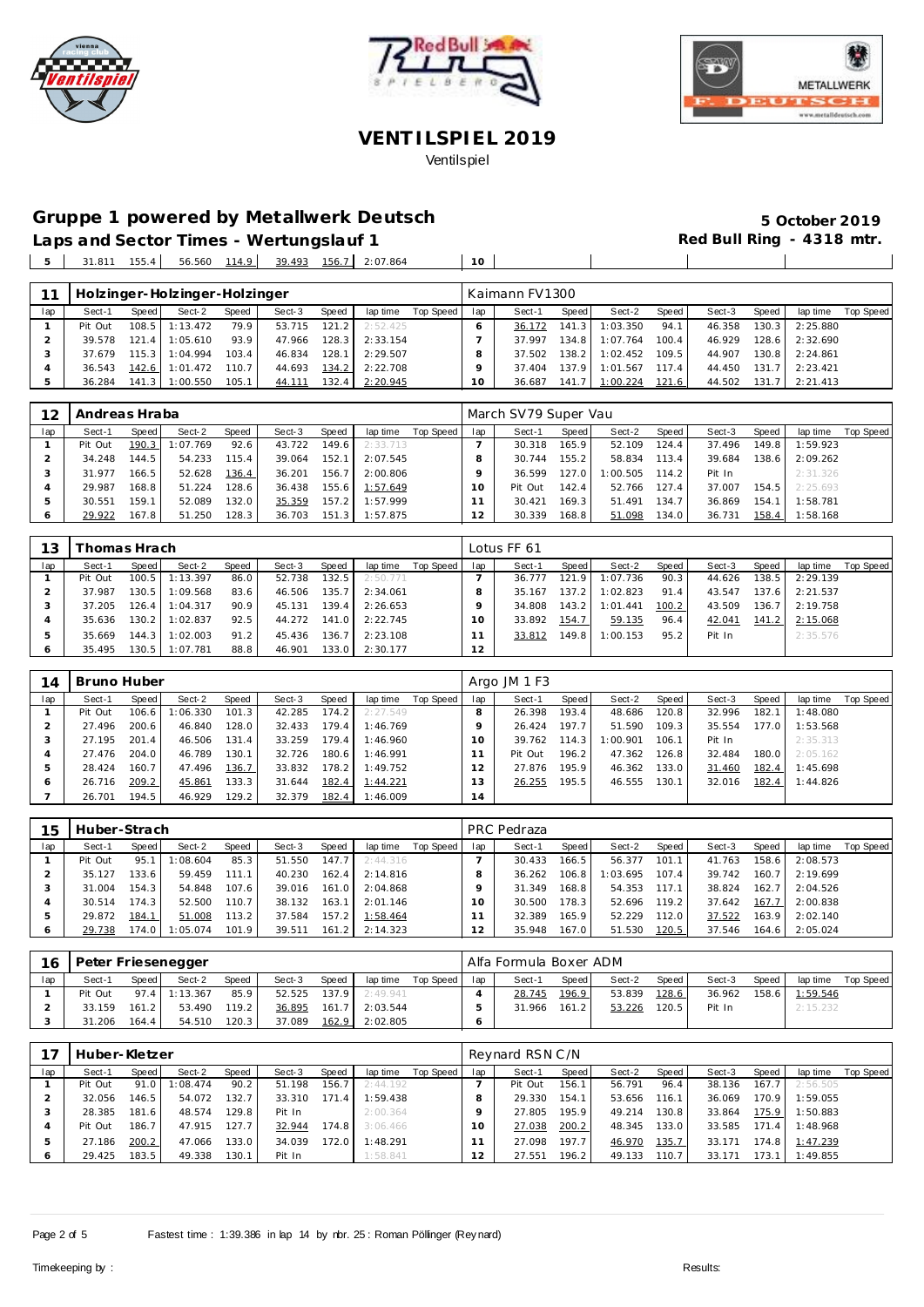





## Gruppe 1 powered by Metallwerk Deutsch **1988 5 October 2019** Laps and Sector Times - Wertungslauf 1 **Example 20 and Sector Times - Wertungslauf 1 Red Bull Ring - 4318 mtr.**

| 18  | Andreas Huschka |       |        |       |        |       |          |           |                | Sbarro Spyder |       |        |       |        |       |          |           |
|-----|-----------------|-------|--------|-------|--------|-------|----------|-----------|----------------|---------------|-------|--------|-------|--------|-------|----------|-----------|
| lap | Sect-1          | Speed | Sect-2 | Speed | Sect-3 | Speed | lap time | Top Speed | lap            | Sect-1        | Speed | Sect-2 | Speed | Sect-3 | Speed | lap time | Top Speed |
|     | Pit Out         | 126.5 | 58.559 | 95.7  | 39.442 | 183.7 | 2:18.132 |           | 8              | 25.634        | 206.4 | 47.377 | 123.6 | 32.775 | 184.6 | 1:45.786 |           |
|     | 27.365          | 201.0 | 47.780 | 33.3  | 32.072 | 186.9 | 1:47.217 |           |                | 26.113        | 168.5 | 51.292 | 126.2 | 34.285 | 182.4 | 1:51.690 |           |
|     | 26.679          | 210.8 | 46.381 | 34.0  | 33.215 | 185.9 | 1:46.275 |           | 10             | 34.334        | 158.6 | 51.493 | 108.7 | Pit In |       | 2:18.024 |           |
| 4   | 26.850          | 197.7 | 47.376 | 133.3 | 32.381 | 185.2 | 1:46.607 |           |                | Pit Out       | 208.0 | 48.842 | 132.4 | 32.662 | 185.6 | 1:58.572 |           |
|     | 26.945          | 194.1 | 45.241 | 130.1 | 32.565 | 187.8 | 1:44.751 |           |                | 26.065        | 208.0 | 48.016 | 130.1 | 33.319 | 183.1 | 1:47.400 |           |
| Ô   | 25.783          | 209.2 | 45.921 | 127.1 | 32.070 | 187.8 | 1:43.774 |           | 3              | 26.153        | 204.0 | 46.953 | 135.3 | 32.119 | 184.6 | 1:45.225 |           |
|     | 25.535          | 212.9 | 45.960 | 112.7 | 32.663 | 185.2 | 1:44.158 |           | $\overline{4}$ | 26.686        | 207.2 | 45.662 | 129.8 | 31.733 | 175.9 | 1:44.081 |           |

| $\mathcal{D}$ 1 |         |       | Gerhard Lehninger |       |        |       |                       |           |     | Dallara F388 Formel 3 |       |        |         |        |       |                |           |
|-----------------|---------|-------|-------------------|-------|--------|-------|-----------------------|-----------|-----|-----------------------|-------|--------|---------|--------|-------|----------------|-----------|
| lap             | Sect-1  | Speed | Sect-2            | Speed | Sect-3 | Speed | lap time              | Top Speed | lap | Sect-1                | Speed | Sect-2 | Speed   | Sect-3 | Speed | lap time       | Top Speed |
|                 | Pit Out | 116.9 | 1:02.067          | 98.0  |        |       | 42.736 177.6 2:29.555 |           |     | 27.697                | 190.7 | 48.261 | 118.9   | 36.382 | 175.6 | 1:52.340       |           |
|                 | 27.982  | 194.1 | 49.900            | 119.5 | 35.019 |       | 179.1 1:52.901        |           |     | 26.963                | 210.8 | 46.888 | $113.2$ | 35.472 |       | 184.3 1:49.323 |           |
|                 | 27.641  | 199.9 | 48.040            | 117.4 | 34.338 | 180.9 | 1:50.019              |           |     |                       |       |        |         |        |       |                |           |

| ററ  | Michael Meier |                |                |       |        |       |                 |           |     | Van Diemen Formel Ford |         |          |       |        |       |          |           |
|-----|---------------|----------------|----------------|-------|--------|-------|-----------------|-----------|-----|------------------------|---------|----------|-------|--------|-------|----------|-----------|
| lap | Sect-1        | Speed          | Sect-2         | Speed | Sect-3 | Speed | lap time        | Top Speed | lap | Sect-1                 | Speed I | Sect-2   | Speed | Sect-3 | Speed | lap time | Top Speed |
|     | Pit Out       |                | 125.0 1:01.460 | 98.2  | 44.340 | 151.5 | 2:28.975        |           |     | 31.195                 | 132.9   | 1:10.685 | 93.8  | Pit In |       | 2:36.057 |           |
|     | 31.554        | <u> 172.1 </u> | 51.005         | 121.9 | 36.379 | 155.8 | <u>1:58.938</u> |           |     |                        |         |          |       |        |       |          |           |

| 25  | Roman Pöllinger |       |        |        |        |       |          |           |     | Reynard F387 |       |        |       |        |       |          |           |
|-----|-----------------|-------|--------|--------|--------|-------|----------|-----------|-----|--------------|-------|--------|-------|--------|-------|----------|-----------|
| lap | Sect-1          | Speed | Sect-2 | Speed  | Sect-3 | Speed | lap time | Top Speed | lap | Sect-1       | Speed | Sect-2 | Speed | Sect-3 | Speed | lap time | Top Speed |
|     | Pit Out         | 131.5 | 56.787 |        | 40.123 | 191.5 | 2:22.250 |           |     | 24.744       | 226.9 | 45.990 | 130.8 | 32.963 | 191.2 | 1:43.697 |           |
|     | 27.694          | 195.9 | 46.677 | 130.8  | 31.796 | 193.5 | 1:46.167 |           |     | 25.891       | 161.2 | 52.782 | 129.2 | 34.321 | 187.8 | 1:52.994 |           |
|     | 26.551          | 220.8 | 45.365 | 136.4  | 33.365 | 191.5 | 1:45.281 |           |     | 33.259       | 106.9 | 58.135 | 123.3 | Pit In |       | 2:18.380 |           |
| 4   | 25.931          | 225.0 | 45.362 | 131.4. | 34.769 | 188.8 | 1:46.062 |           |     | Pit Out      | 204.0 | 47.837 | 110.4 | 32.858 | 191.8 | 2:08.810 |           |
| ь   | 25.701          | 224.0 | 45.450 | 144.0  | 30.919 | 194.2 | 1:42.070 |           |     | 25.437       | 227.3 | 46.824 | 130.8 | 31.760 | 192.5 | 1:44.021 |           |
| O   | 24.940          | 226.4 | 45.413 | 123.3  | 34.627 | 191.8 | 1:44.980 |           | 3   | 25.607       | 196.2 | 45.436 | 130.4 | 31.876 | 191.2 | 1:42.919 |           |
|     | 26.656          | 223.1 | 45.074 | 133.7  | 30.828 | 193.9 | 1:42.558 |           | 14  | 24.832       | 225.4 | 44.266 | 141.7 | 30.288 | 194.9 | 1:39.386 |           |

| 26  | Rudi Raml |       |          |       |        |        |          |           |     | Kaimann Super Vau |       |          |       |        |       |          |           |
|-----|-----------|-------|----------|-------|--------|--------|----------|-----------|-----|-------------------|-------|----------|-------|--------|-------|----------|-----------|
| lap | Sect-1    | Speed | Sect-2   | Speed | Sect-3 | Speed  | lap time | Top Speed | lap | Sect-1            | Speed | Sect-2   | Speed | Sect-3 | Speed | lap time | Top Speed |
|     | Pit Out   | 106.0 | 1:08.674 | 97.5  | 52.637 | 140.4  | 2:45.807 |           |     | 29.796            | 180.7 | 53.715   | 108.7 | 38.213 | 151.9 | 2:01.724 |           |
|     | 35.806    | 161.7 | 55.205   | 113.4 | 37.622 | 153.6  | 2:08.633 |           |     | 30.496            | 175.1 | 1:04.150 | 105.7 | 39.089 | 147.5 | 2:13.735 |           |
|     | 30.447    | 177.2 | 51.163   | 121.9 | 35.520 | 157.41 | 1:57.130 |           |     | 31.445            | 173.7 | 55.496   | 118.7 | 37.707 | 152.5 | 2:04.648 |           |
|     | 29.954    | 178.0 | 50.610   | 120.0 | 35.280 | 155.4  | 1:55.844 |           |     | 30.526            | 178.9 | 52.497   | 117.1 | 36.086 | 154.9 | 1:59.109 |           |
|     | 29.671    | 181.3 | 50.337   | 116.6 | 39.436 | 147.7  | 1:59.444 |           |     | 30.124            | 177.7 | 52.842   | 120.5 | 36.787 | 153.6 | 1:59.753 |           |
|     | 30.938    | 184.4 | 51.174   | 119.2 | 36.313 | 151.9  | 1:58.425 |           | 2   | 30.054            | 176.3 | 51.470   | 120.0 | 35.101 | 159.5 | 1:56.625 |           |

|     | Josef Rom |         |                  |       |        |       |          |           |                 | VW Formel V |         |                |       |        |       |                  |           |
|-----|-----------|---------|------------------|-------|--------|-------|----------|-----------|-----------------|-------------|---------|----------------|-------|--------|-------|------------------|-----------|
| lap | Sect-1    | Speed I | Sect-2           | Speed | Sect-3 | Speed | lap time | Top Speed | lap             | Sect-1      | Speed I | Sect-2         | Speed | Sect-3 | Speed | lap time         | Top Speed |
|     | Pit Out   |         | 89.4 1:13.782    | 86.4  | 51.398 | 123.4 | 2:49.471 |           |                 | 39.013      |         | 115.5 1:19.480 | 82.4  | Pit In |       | 3:11.849         |           |
|     | 40.175    |         | $129.1$ 1:08.428 | 92.0  | 48.344 | 126.9 | 2:36.947 |           |                 | Pit Out     | 114.9   | 1:09.736       | 91.5  | 51.013 |       | $126.0$ 4:21.732 |           |
|     | 38.349    |         | 130.3 1:06.811   | 88.8  | 48.944 | 127.7 | 2:34.104 |           |                 | 40.202      | 110.6   | 1:08.180       | 94.4  | 49.654 | 126.0 | 2:38.036         |           |
|     | 38.659    |         | 132.1 1:06.204   | 92.3  | 47.954 | 127.1 | 2:32.817 |           |                 | 38.644      | 128.0   | 1:06.878       | 90.5  | 49.936 |       | $126.3$ 2:35.458 |           |
|     | 38.932    |         | $132.1$ 1:06.830 | 89.3  | 49.450 | 126.2 | 2:35.212 |           | 10 <sup>1</sup> |             |         |                |       |        |       |                  |           |

| 28  | Rainer Rosenberg |       |         |               |        |       |          |           |            | Alexis MK15 Formel Ford |                    |                   |        |       |          |           |
|-----|------------------|-------|---------|---------------|--------|-------|----------|-----------|------------|-------------------------|--------------------|-------------------|--------|-------|----------|-----------|
| lap | Sect-1           | Speed | Sect-2  | Speed         | Sect-3 | Speed | lap time | Top Speed | lap        | Sect-1                  | Speed              | Sect-2<br>Speed   | Sect-3 | Speed | lap time | Top Speed |
|     | Pit Out          | 103.4 | :04.594 | 92.9          | 43.273 | 151.0 | 2:31.292 |           |            | 31.101                  | 168.5              | 1:11.579          | 40.923 | 151.0 | 2:23.603 |           |
|     | 33.057           | 151.0 | 56.110  | 102.3         | 39.424 | 151.3 | 2:08.591 |           |            | 31.732                  | 154.7              | $1:02.836$ 2000.0 | 42.991 | 149.2 | 2:17.559 |           |
|     | 31.359           | 165.7 |         | 53.698 6000.0 | 40.881 | 148.1 | 2:05.938 |           |            | 32.928                  | 147.1 <sub>1</sub> | 57.069 6750.0     | 40.833 | 151.3 | 2:10.830 |           |
|     | 32.354           | 163.2 | 56.398  | 103.4         | 40.430 | 146.9 | 2:09.182 |           |            | 31.951                  | 160.0              | 100.6<br>56.016   | 40.011 | 150.2 | 2:07.978 |           |
| ь   | 31.236           | 168.3 | 54.219  |               | 40.197 | 149.0 | 2:05.652 |           |            | 33.419                  | 161.0              | 54.668            | 40.344 | 152.1 | 2:08.431 |           |
|     | 32.841           | 166.2 | 55.219  | 99.4          | 39.087 | 150.4 | 2:07.147 |           | $\bigcirc$ | 32.958                  | 163.7              | 54.870 10800.0    | 40.688 | 149.0 | 2:08.516 |           |

| -29 | Rudi Roubinek |         |                 |       |              |       |          |           |     | Fiat-Abarth Formel 2000 |       |              |       |        |       |                       |                    |
|-----|---------------|---------|-----------------|-------|--------------|-------|----------|-----------|-----|-------------------------|-------|--------------|-------|--------|-------|-----------------------|--------------------|
| lap | Sect-1        | Speed   | Sect-2          | Speed | Sect-3       | Speed | lap time | Top Speed | lap | Sect-1                  | Speed | Sect-2       | Speed | Sect-3 | Speed |                       | lap time Top Speed |
|     | Pit Out       |         | $91.4$ 1:09.111 | 92.9  | 43.386       | 154.9 | 2:36.639 |           |     | 30.822                  | 152.7 | 57.380       | 103.3 | 41.555 |       | 158.8 2:09.757        |                    |
|     | 32.106        | 153.2   | 56.521          | 108.9 | 40.950       | 158.8 | 2:09.577 |           |     | 31.264                  | 152.3 | 1:00.167     | 107.6 |        |       | 40.768 156.1 2:12.199 |                    |
|     | 31.806        | 164.2   | 58.131          | 112.5 | 40.315 157.2 |       | 2:10.252 |           |     | 31.080                  | 150.0 | 55.432 113.0 |       | 39.265 |       | 160.2 2:05.777        |                    |
|     | 30.636        | $163.2$ | 56.491          | 113.9 | 40.386 159.8 |       | 2:07.513 |           |     | 30.463                  | 164.4 | 53.137       | 118.4 | 38.187 |       | 165.6 2:01.787        |                    |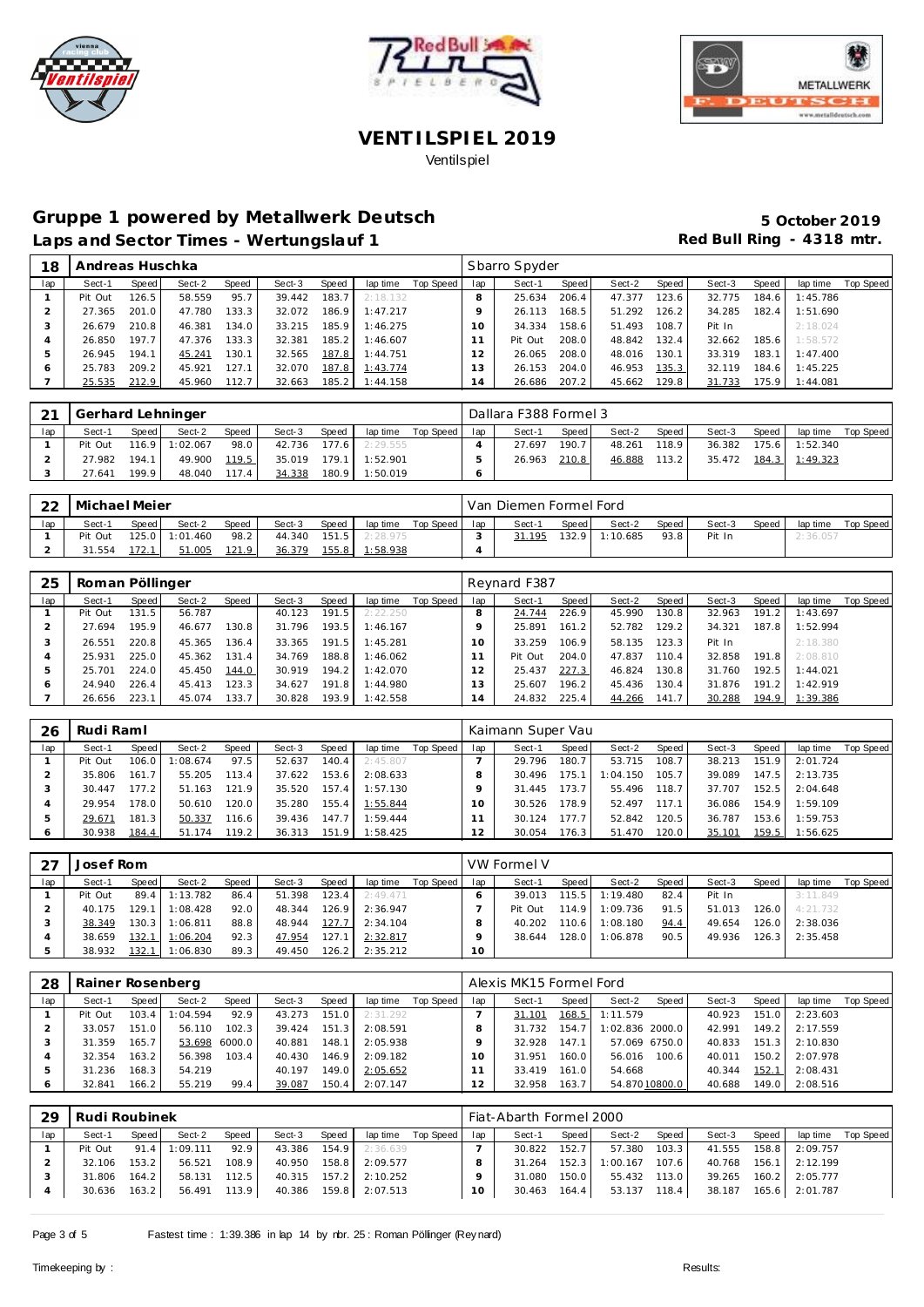





# Gruppe 1 powered by Metallwerk Deutsch **1989 1 Section 1 American Beam 1 American** B October 2019

# Red Bull Ring - 4318 mtr.

| Laps and Sector Times - Wertungslauf 1 |  |
|----------------------------------------|--|
|----------------------------------------|--|

| 2:07.229<br>57.530<br>110.0<br>168.0<br>50.993<br>119.2<br>161.5<br>160.0<br>39.085<br>31.802<br>56.342<br>7.384<br>$166.9$ | 1522<br>30.970 | I5 N92 | 117.6<br>$160.0 -$<br>39.536 | 2:05.598 | . 522<br>29.933 | 167.2 | 52.026 | 126.8 | 7.929 | 168.8 | : 59.488 |
|-----------------------------------------------------------------------------------------------------------------------------|----------------|--------|------------------------------|----------|-----------------|-------|--------|-------|-------|-------|----------|
|                                                                                                                             |                |        |                              |          |                 |       |        |       |       |       |          |

| 30  | Rainer Schrems |       |          |                |        |       |          |             |     | Quest Formel Ford |       |               |       |        |       |          |           |
|-----|----------------|-------|----------|----------------|--------|-------|----------|-------------|-----|-------------------|-------|---------------|-------|--------|-------|----------|-----------|
| lap | Sect-1         | Speed | Sect-2   | Speed          | Sect-3 | Speed | lap time | Top Speed I | lap | Sect-1            | Speed | Sect-2        | Speed | Sect-3 | Speed | lap time | Top Speed |
|     | Pit Out        | 118.7 | 1:01.895 |                | 42.042 | 162.2 | 2:28.728 |             |     | 29.744            | 174.6 | 52.267        |       | 37.721 | 159.8 | 1:59.732 |           |
|     | 29.716         | 184.4 | 51.241   | 6000.0         | 36.524 | 161.9 | 1:57.481 |             |     | 29.738            | 174.0 | 55.930        |       | Pit In |       | 2:33.050 |           |
|     | 29.092         | 184.8 |          | 51.627 18000.0 | 37.928 | 160.0 | 1:58.647 |             |     | Pit Out           | 164.4 | 56.63513500.0 |       | 38.903 | 158.6 | 2:26.524 |           |
|     | 29.470         | 184.1 |          | 52.248 9000.0  | 37.783 | 160.0 | 1:59.501 |             | 10  | 30.140            | 183.2 | 53.921        | 115.9 | 37.891 | 158.4 | 2:01.952 |           |
| -5  | 29.715         | 184.1 | 50.550   |                | 37.688 | 159.3 | 1:57.953 |             |     | 30.390            | 184.8 | 51.589 7714.3 |       | 36.482 | 160.0 | 1:58.461 |           |
| O   | 29.668         | 183.8 |          | 50.743 10800.0 | 37.118 | 159.5 | 1:57.529 |             | 12  | 29.456            | 185.4 | 51.185        | 124.1 | 36.136 | 161.9 | 1:56.777 |           |

| -31 |         |       | Michael Theuritzbacher |       |        |       |          |           |     | RSM HT201 FF2000 |       |               |         |        |                    |          |           |
|-----|---------|-------|------------------------|-------|--------|-------|----------|-----------|-----|------------------|-------|---------------|---------|--------|--------------------|----------|-----------|
| lap | Sect-1  | Speed | Sect-2                 | Speed | Sect-3 | Speed | lap time | Top Speed | lan | Sect-1           | Speed | Sect-2        | Speed   | Sect-3 | Speed              | lap time | Top Speed |
|     | Pit Out | 106.0 | 1:08.226               |       | 44.381 | 139.4 | 2:39.748 |           |     | 28.100           | 201.0 | 46.806        | 120.0 l | 33.418 | 181.5              | 1:48.324 |           |
|     | 33.970  | 146.9 | 54.510                 | 101.5 | 37.622 | 173.4 | 2:06.102 |           |     | 26.754           | 206.8 | 47.171        | 133.0   | 32.649 | 177.9 <sup>1</sup> | 1:46.574 |           |
|     | 29.686  | 167.8 | 51.586                 | 102.3 | 34.986 | 177.6 | 1:56.258 |           |     | 28.180           | 189.3 | 47.632        | 128.0   | 34.220 | 174.8              | 1:50.032 |           |
|     | 27.822  | 190.7 | 48.496                 | 112.0 | 33.928 | 180.3 | 1:50.246 |           |     | 26.505           | 194.5 | 55.019 6000.0 |         | Pit In |                    | 2:16.254 |           |

| -32 | Michael Thorn |       |                  |       |        |       |          |           |     | M.E.P. X2 Formel Bleue |       |          |       |        |       |          |           |
|-----|---------------|-------|------------------|-------|--------|-------|----------|-----------|-----|------------------------|-------|----------|-------|--------|-------|----------|-----------|
| lap | Sect-1        | Speed | Sect-2           | Speed | Sect-3 | Speed | lap time | Top Speed | lap | Sect-1                 | Speed | Sect-2   | Speed | Sect-3 | Speed | lap time | Top Speed |
|     | Pit Out       |       | $81.7$ 1:24.161  | 87.1  | 55.457 | 111.6 | 3:08.500 |           |     | 38.777                 | 118.4 | 1:07.091 | 98.5  | 45.885 | 130.1 | 2:31.753 |           |
|     | 43.614        |       | $104.3$ 1:16.610 | 84.6  | 50.224 | 124.7 | 2:50.448 |           |     | 37.971                 | 120.0 | 1:10.034 | 89.7  | 48.309 | 125.7 | 2:36.314 |           |
|     | 40.966        |       | : 09.480         | 96.4  | 46.913 | 128.4 | 2:37.359 |           |     | 40.443                 | 105.8 | 1:17.979 |       | Pit In |       | 3:12.940 |           |

| 33  |         | homas Voglar |          |       |        |       |          |           |     | Alfa Romeo Raffa |       |          |       |        |       |          |           |
|-----|---------|--------------|----------|-------|--------|-------|----------|-----------|-----|------------------|-------|----------|-------|--------|-------|----------|-----------|
| lap | Sect-1  | Speed        | Sect-2   | Speed | Sect-3 | Speed | lap time | Top Speed | lap | Sect-1           | Speed | Sect-2   | Speed | Sect-3 | Speed | lap time | Top Speed |
|     | Pit Out | 100.9        | 1:13.198 | 85.3  | 53.054 | 136.0 | 2:49.667 |           |     | 33.972           | 145.1 | 1:01.230 | 99.1  | 45.155 | 137.2 | 2:20.357 |           |
|     | 37.478  | 121.2        | 1:02.539 | 109.5 | 42.999 | 139.5 | 2:23.016 |           |     | 35.212           | 138.0 | 1:05.644 | 103.1 | 45.082 | 135.2 | 2:25.938 |           |
|     | 34.135  | 48.5         | 56.735   | 112.5 | 42.115 | 142.3 | 2:12.985 |           |     | 34.029           | 150.8 | 58.287   | 110.4 | 41.512 | 141.7 | 2:13.828 |           |
|     | 35.096  | 149.6        | 56.188   | 108.9 | 41.320 | 142.5 | 2:12.604 |           | Ω   | 35.625           | 153.8 | 57.831   | 111.1 | 41.897 | 138.8 | 2:15.353 |           |
|     | 33.885  | 150.4        | 56.417   | 107.4 | 41.023 | 140.8 | 2:11.325 |           |     | 33.424           | 150.6 | 55.452   | 117.4 | 40.679 | 141.4 | 2:09.555 |           |
| 6   | 34.605  | 48.9         | 57.925   | 106.7 | 42.269 | 139.0 | 2:14.799 |           | 12  |                  |       |          |       |        |       |          |           |

| 34  | Walter Vorreiter |       |          |       |        |       |          |           |     | Ralt R31 Formel Libre |       |        |       |        |       |          |           |
|-----|------------------|-------|----------|-------|--------|-------|----------|-----------|-----|-----------------------|-------|--------|-------|--------|-------|----------|-----------|
| lap | Sect-1           | Speed | Sect-2   | Speed | Sect-3 | Speed | lap time | Top Speed | lap | Sect-1                | Speed | Sect-2 | Speed | Sect-3 | Speed | lap time | Top Speed |
|     | Pit Out          | 139.7 | 1:02.375 |       | 42.686 | 178.2 | 2:24.618 |           |     | 25.995                | 212.9 | 46.298 | 131.4 | 33.365 | 182.7 | 1:45.658 |           |
|     | 28.769           | 179.2 | 46.879   | 137.4 | 32.940 | 183.1 | 1:48.588 |           |     | 26.219                | 205.6 | 50.821 | 114.6 | Pit In |       | 2:22.080 |           |
|     | 27.135           | 208.4 | 45.057   | 150.0 | 33.745 | 180.9 | 1:45.937 |           |     | Pit Out               | 182.6 | 50.557 | 127.7 | 37.224 | 178.5 | 2:19.999 |           |
|     | 26.675           | 202.9 | 46.866   | 125.9 | 33.037 | 183.4 | 1:46.578 |           |     | 26.934                | 209.6 | 48.459 | 133.7 | 35.268 | 180.0 | 1:50.661 |           |
|     | 27.680           | 169.3 | 47.419   | 145.9 | 32.403 | 180.0 | 1:47.502 |           |     | 26.582                | 208.8 | 45.251 | 149.6 | 32.788 | 182.1 | 1:44.621 |           |
| c   | 26.101           | 210.4 | 43.831   | 156.5 | 31.400 | 185.6 | 1:41.332 |           | 3   | 26.236                | 209.6 | 44.576 | 149.2 | 32.383 | 181.5 | 1:43.195 |           |
|     | 26.774           | 212.5 | 44.111   | 146.7 | 33.092 | 183.7 | 1:43.977 |           | 14  | 26.012                | 209.6 | 44.722 | 146.3 | 32.301 | 182.1 | 1:43.035 |           |

| 35  | Uwe Zepter |        |          |       |        |       |          |           |     | Derichs Formel 3 |       |        |       |        |       |          |           |
|-----|------------|--------|----------|-------|--------|-------|----------|-----------|-----|------------------|-------|--------|-------|--------|-------|----------|-----------|
| lap | Sect-1     | Speed  | Sect-2   | Speed | Sect-3 | Speed | lap time | Top Speed | lap | Sect-1           | Speed | Sect-2 | Speed | Sect-3 | Speed | lap time | Top Speed |
|     | Pit Out    | 98.7   | 1:12.760 | 86.0  | 52.129 | 150.6 | 2:46.214 |           |     | 28.913           | 174.8 | 55.954 | 109.1 | 39.214 | 163.4 | 2:04.081 |           |
|     | 32.307     | 157.7  | 1:16.982 | 113.7 | 41.561 | 162.2 | 2:30.850 |           |     | 31.439           | 156.3 | 57.752 | 105.7 | 40.305 | 165.4 | 2:09.496 |           |
|     | 29.821     | 162.9  | 54.836   | 105.7 | 41.108 | 166.4 | 2:05.765 |           |     | 30.047           | 170.4 | 54.876 | 110.0 | 38.992 | 164.6 | 2:03.915 |           |
|     | 29.850     | 151.71 | 52.792   | 116.4 | 36.988 | 167.7 | 1:59.630 |           | 10  | 29.250           | 174.0 | 53.382 | 116.6 | 39.284 | 157.7 | 2:01.916 |           |
|     | 29.008     | 182.6  | 50.797   | 120.0 | 36.353 | 169.5 | 1:56.158 |           |     | 31.074           | 162.7 | 53.553 | 110.2 | 38.502 | 164.6 | 2:03.129 |           |
|     | 28.694     | 187.7  | 50.432   | 113.9 | 38.531 | 166.9 | 1:57.657 |           | 12  | 29.866           | 165.7 | 52.915 | 122.7 | 37.939 | 158.1 | 2:00.720 |           |

| 36  | Patrick Zepter |       |          |       |        |        |          |           |     | Hawke DL15 Formel Ford |        |          |       |        |       |          |           |
|-----|----------------|-------|----------|-------|--------|--------|----------|-----------|-----|------------------------|--------|----------|-------|--------|-------|----------|-----------|
| lap | Sect-1         | Speed | Sect-2   | Speed | Sect-3 | Speed  | lap time | Top Speed | lap | Sect-1                 | Speed  | Sect-2   | Speed | Sect-3 | Speed | lap time | Top Speed |
|     | Pit Out        | 92.9  | 1:11.196 | 89.4  | 52.180 | 151.7  | 2:45.431 |           |     | 30.732                 | 170.1  | 59.466   | 114.2 | 40.047 | 125.7 | 2:10.245 |           |
|     | 33.895         | 159.5 | 1:15.187 | 102.1 | 41.847 | 152.5  | 2:30.929 |           |     | 36.287                 | 118.0  | 1:01.343 | 105.9 | Pit In |       | 2:30.547 |           |
|     | 30.588         | 174.3 | 53.927   | 115.4 | 41.241 | 154.3  | 2:05.756 |           |     | Pit Out                | 165.71 | 58.280   | 109.5 | 41.592 | 154.5 | 2:28.248 |           |
|     | 32.524         | 169.1 | 53.528   | 111.8 | 37.576 | 158.4  | 2:03.628 |           | 1 O | 30.556                 | 173.7  | 51.746   | 116.6 | 36.736 | 158.1 | 1:59.038 |           |
|     | 30.119         | 168.8 | 56.334   | 113.4 | 38.100 | 154.5  | 2:04.553 |           |     | 30.533                 | 174.0  | 51.158   | 120.0 | 36.146 | 157.4 | 1:57.837 |           |
| O   | 30.568         | 174.6 | 53.462   | 114.2 | 39.007 | 155.61 | 2:03.037 |           | 12  |                        |        |          |       |        |       |          |           |